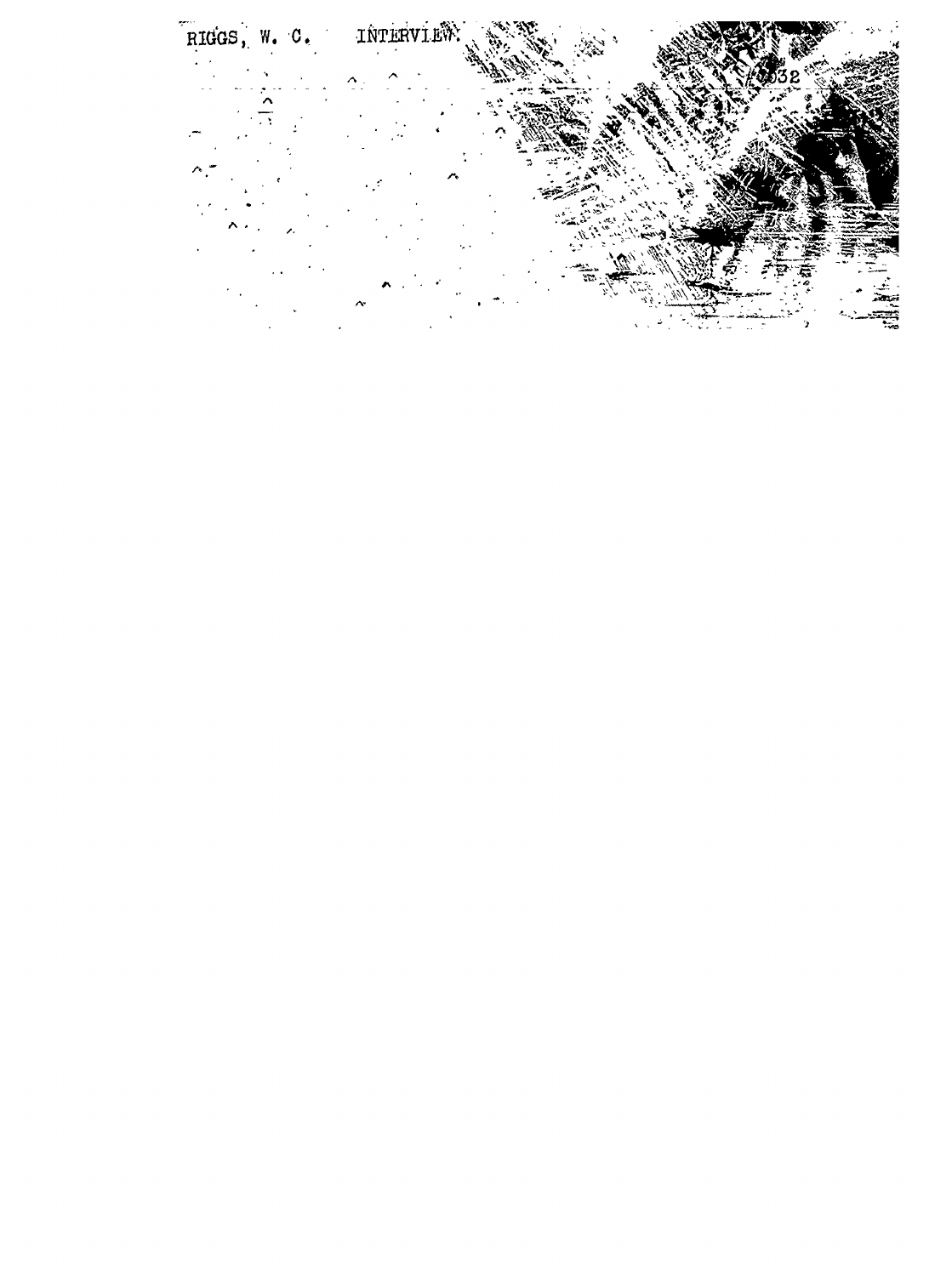$\mathtt{CharLine\ M.\ }Gullbertsor$ Field Worker August 2. 1937

> Interview with W. C. Riggs, Blanco, Oklahoma Father=Jesse James Riggs Mother-Mariam Riggs.

I was born in Marion County, Alabama. I moved with my parents, Jesse James and Mariam Riggs, to Indian Territory in the year of 1878 when I was hardly a year old. We located near High Springs or Kullychoa in the Chootaw Nation. In coming to the Territory we came by train to Fort Smith, Arkansas, then on the Choctaw Nation by Wagon. There were several families who traveled to the Territor, with us, an aunt and uncles, also the Bayless, Lackey and Jentry family at Kullychoa there was only one store and mill combined and it was operated by Nord Jones, a full blood Choctaw, who has been dead for several years. The reason my father located at this place was because there were more white people there than any place in the Nation, That was Nord Jones' great custom, inviting white people to sattle at this little place.

My schooling was done with a private tutor and after I finished with him a Doctor of Science from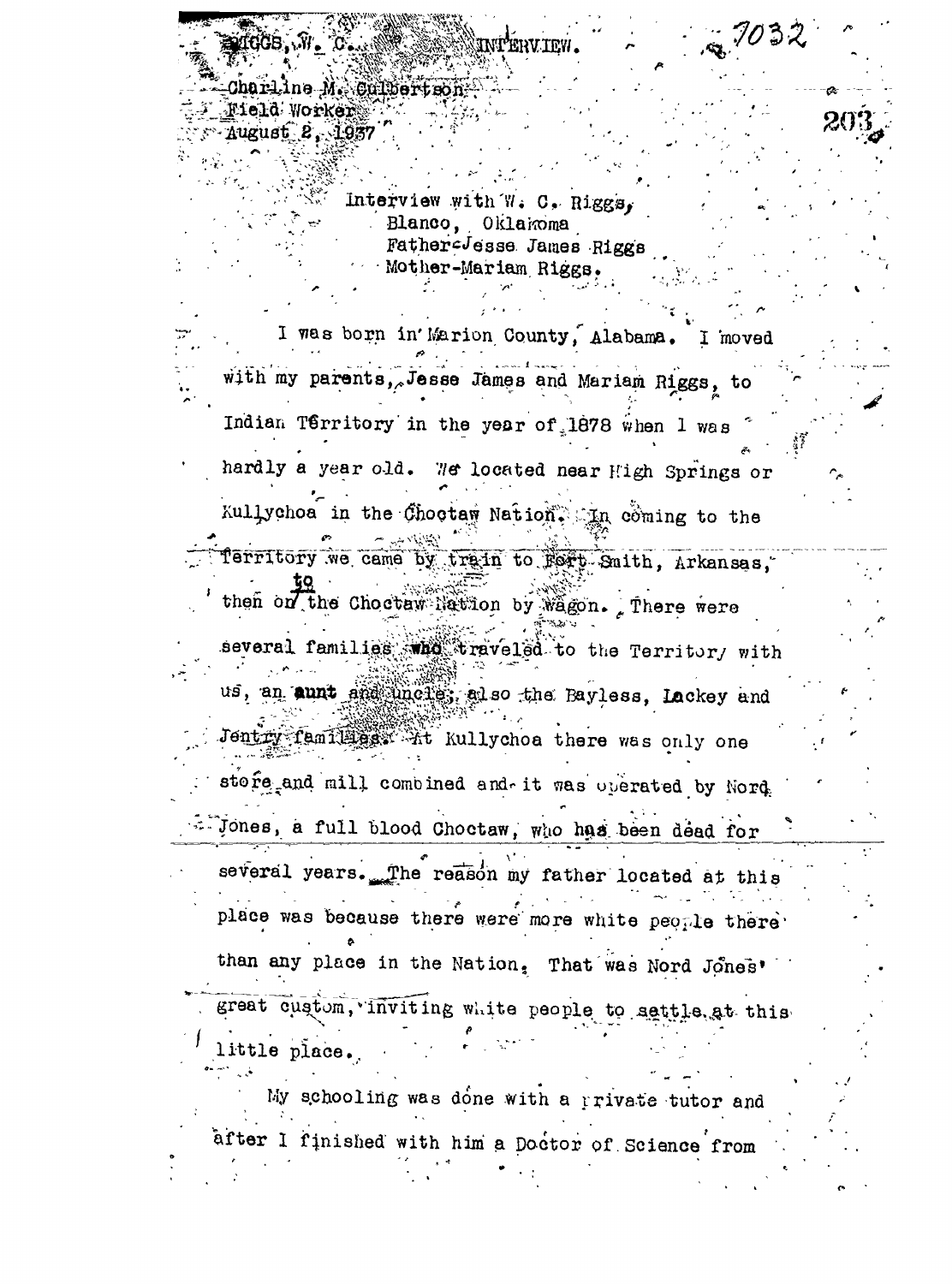RIGGS. W. **INTERVIE.** C 31 the University of Mississippi, by the name of Bonnett came to this country for his health. He brought with him a wagon full of books and I studied those for four المخارجين Dur first home lurthe Territory was a box house الأماري المراجع with side kitchen and dining reom with the front porch-Theoing the read. The had attog barn whete father kept his stock, although he didn't have a great amount of  $300c<sub>r</sub>$ . LAS you know we were considered non-citizens or intruders until after Statekood, we see we we e never asked to get out. Me nother is curied at Ellis Chapel which is about three and a haif alles north of aister, O lahoma, in LewTiore County. A Methodist Preacher whom we called Uncle Jerry Ellis built the school and church there. The material w.s donated by the people in order that the church and school could be built. Father was always very handy with tools himself, and he always made our furniture, and in later years made his living by going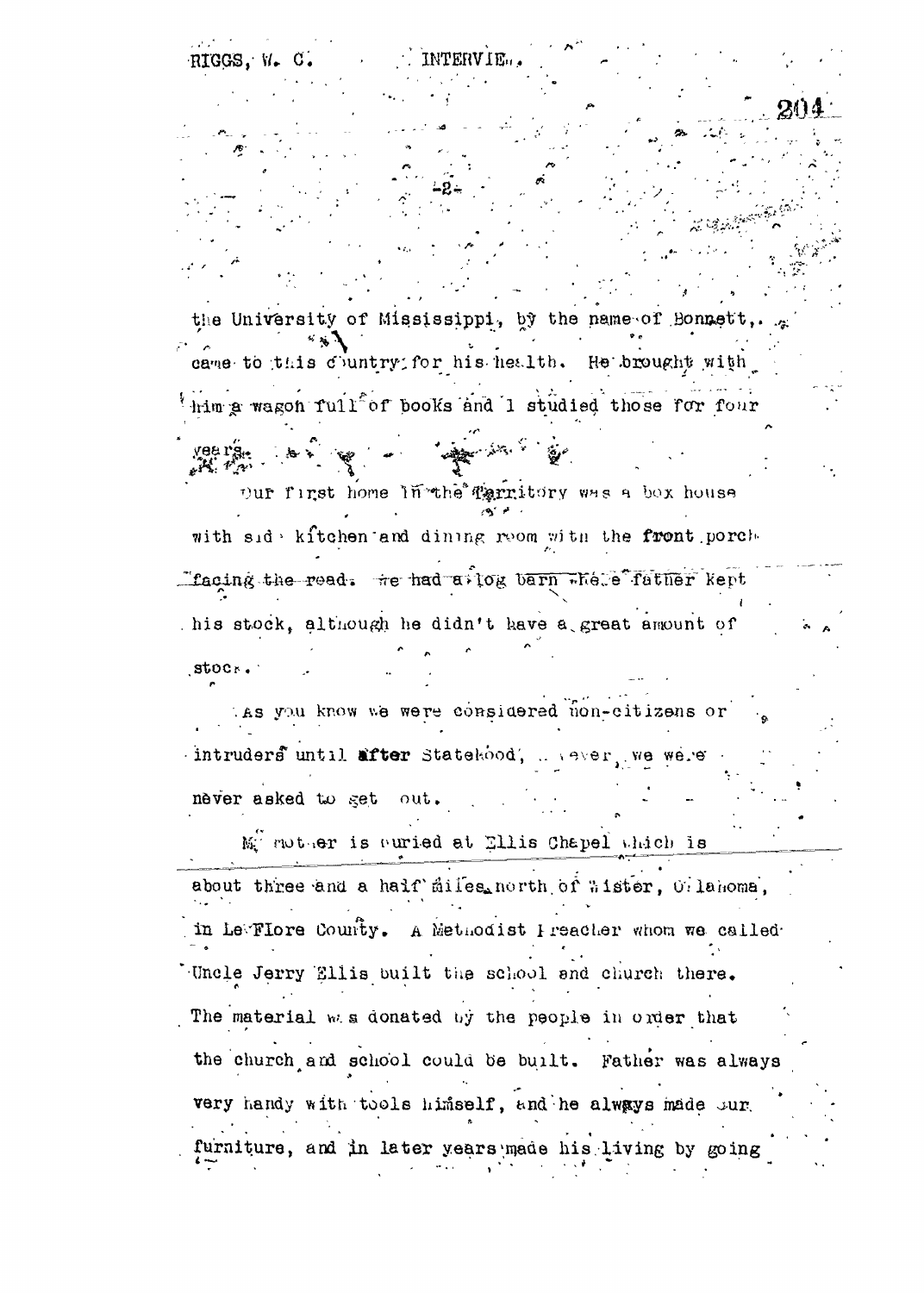into the wagon making business. I remember the first buried At Wilis Chapel was.  $\sim$  that of a child about f ur years old. The had started to the field where ofs Cather was and when his in her a -returned home he had got seen the child in a turelly the thought some wild animal had coller tim. The whole mer heorhood began rearching for tree ile and hars later my father and another nan-found the body floating down the creek. That was the first furned and now there are a out three though an graver. There are lots of limitens paried there as as tites. ceme ter and is still in use  $\text{t}$ day. at therage of eight, per rs my family coved to" Kannedy, Indian Perritory. There we good home were .only a little country seeige and, a correct Theorem in  $\mathbb{R}^n$ is still there. The choleho is not far from wister, Oklahoma, and we could buy a few of  $\sim x$  supplies from this little store but all supplies had to be freighted in, which made them cost so much. My father would make trips to Fort Smith, Arkansas, for supplies once

RIGGS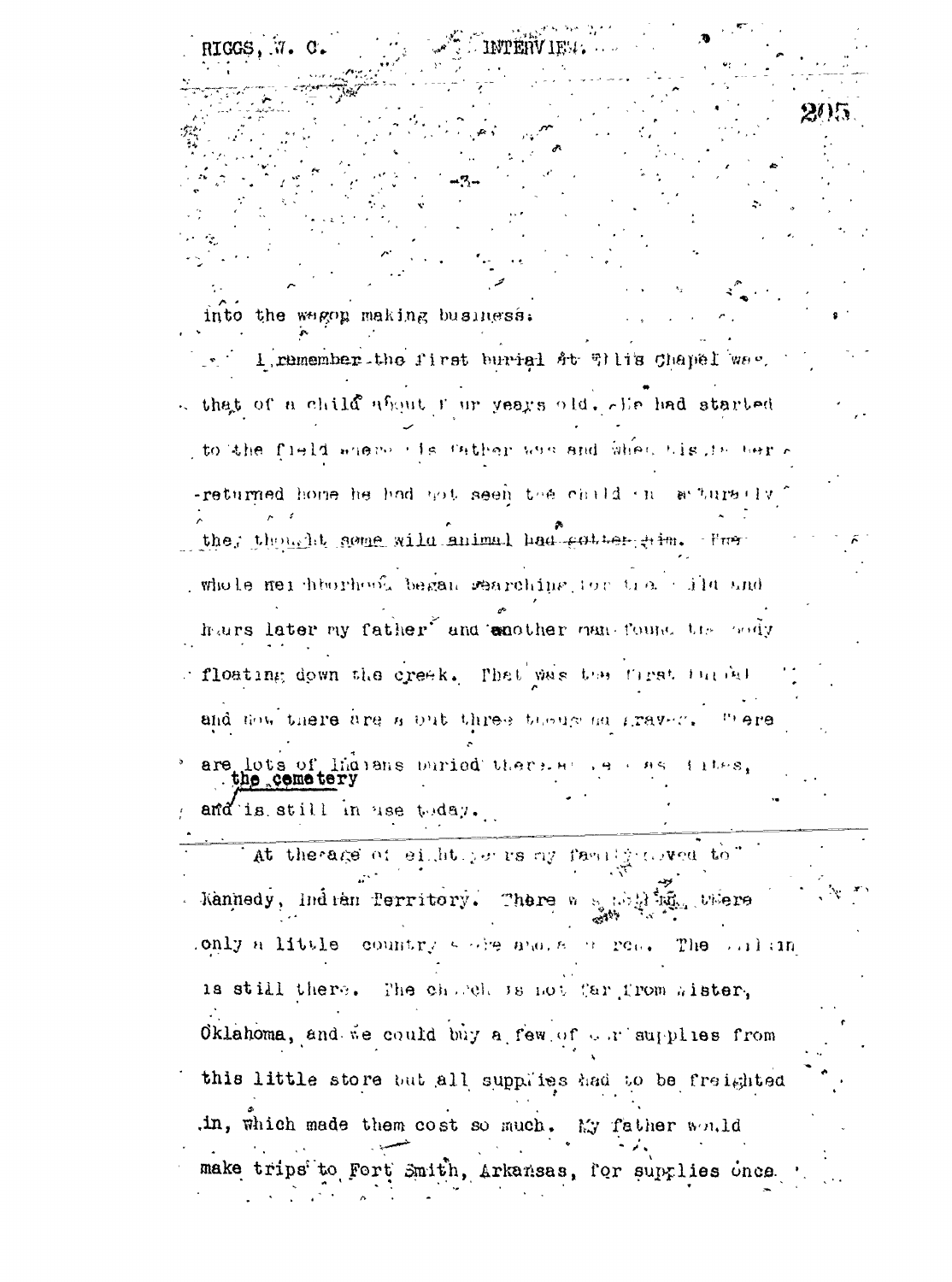RIGGS. W. **.INTER** 

or twice a year. He would go the old M.litary Road which went through Dosksville and on to Fort Smith. The trail from Boggy Depot to Fort Smith went four miles north of BE noo. There were two stage stands. on this trail which was the Brazil Station or Creek as it was sometimes called and which was the first stop from Boggy Depot. The next stop was the Maxey -stand just south of Wister.

I remember the little war between Green McCurtain and Jacob Jackson on the question of who was the Chief of the Choctaw Nation.

Polk McKlevian; a soldier under General Stan Watie, hid in the woods adjoining our place at kannedy until his tribe came for him. I would carry food into the woods to him. The day his tribe came looking for him I didn't know who they were, so I ran to tell Polk McKlevian what they looked like. They were riding horseback, and had red strips on their saddle horns and on their heads. They had belts of cartridges around their waists as if they were out on a bear hunt. When I told him this he began to give the war whoop, which I had never heard before.